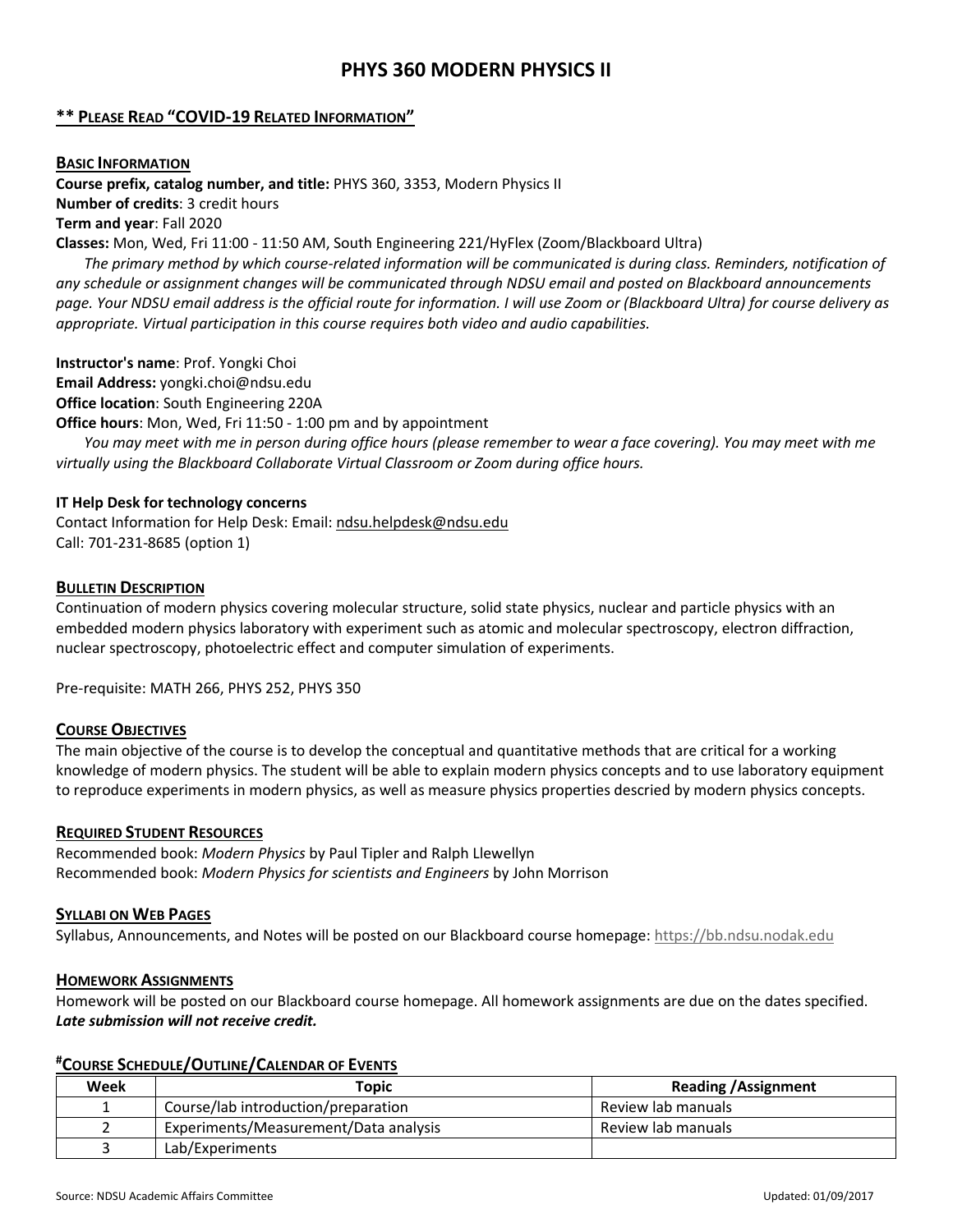| 4  | Lab/Experiments             |              |
|----|-----------------------------|--------------|
| 5  | Lab/Experiments             |              |
| 6  | Presentation                |              |
| 7  | Molecular/Atomic Spectra    | Chapter 9    |
| 8  | Molecular/Atomic Spectra    | Chapter 9    |
| 9  | Solid State Physics         | Chapter 10   |
| 10 | Solid State Physics         | Chapter 10   |
| 11 | Solid State Physics, Exam 1 | Chapter 10   |
| 12 | <b>Nuclear Physics</b>      | Chapter 11   |
| 14 | <b>Nuclear Physics</b>      | Chapter 12   |
| 14 | Particle Physics            | Chapter 12   |
| 15 | Particle Physics            | Chapter 12   |
| 16 | Review                      | Chapter 9-12 |
| 17 | Exam 2 (TBA)                |              |

# **PHYS 360: EVALUATION PROCEDURES AND GRADING CRITERIA**

Final letter grades for the course will be computed using the following weights:

- Homework 20 %
- Exam 1 20 %
- Exam 2 20 %
- 2 Labs/Presentation 40 %
- Total Points 100 %

# **NO MAKE-UP EXAMS ARE ALLOWED**

Grades A: ≥ 85 %, B: 70 to < 85 %, C: 60 to < 70 %, D: 50 to < 60 %, F: < 50 %

Requirements and assessment of the lab reports are described in the attached document.

# **AMERICANS WITH DISABILITIES ACT FOR STUDENTS WITH SPECIAL NEEDS**

Any students with disabilities or other special needs, who need special accommodations in this course, are invited to share these concerns or requests with the instructor and contact the [Disability Services Office \(www.ndsu.edu/disabilityservices\)](http://www.ndsu.edu/disabilityservices/) as soon as possible.

# **ACADEMIC HONESTY**

The academic community is operated on the basis of honesty, integrity, and fair play. [NDSU Policy 335: Code of Academic](http://www.ndsu.edu/fileadmin/policy/335.pdf)  [Responsibility and Conduct](http://www.ndsu.edu/fileadmin/policy/335.pdf) applies to cases in which cheating, plagiarism, or other academic misconduct have occurred in an instructional context. Students found guilty of academic misconduct are subject to penalties, up to and possibly including suspension and/or expulsion. Student academic misconduct records are maintained by the [Office of Registration and Records.](http://www.ndsu.edu/registrar/) Informational resources about academic honesty for students and instructional staff members can be found at [www.ndsu.edu/academichonesty.](http://www.ndsu.edu/academichonesty)

*# The instructor reserves the right to adjust or modify this syllabus if it is deemed beneficial to student learning*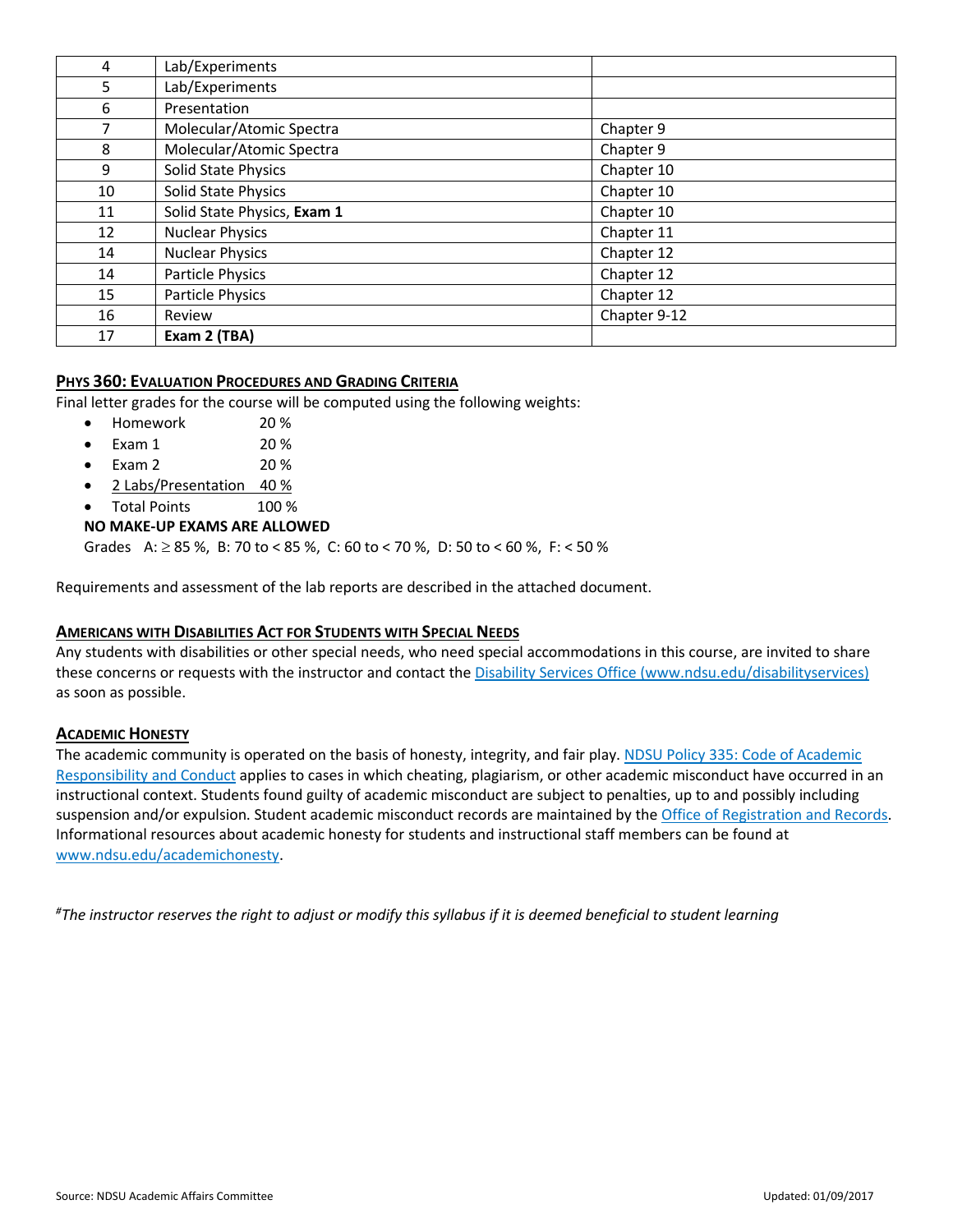# **PHYS 360 MODERN PHYSICS LABORATORY**

# **GENERAL INFORMATION**

Each student will individually complete **two experiments** during the semester. Each laboratory will nominally take hours to complete. Students will rotate through the experiments during the course of the semester. Each laboratory period will replace one lecture. Additional times for lab work will be coordinated at the beginning of the semester since the experiments will not usually be completed in one hour. The laboratories will complement the sections covered in lecture and in general the material covered will not be repeated in lecture. Corresponding reading sections will be assigned in the text for the experiment.

# **TENTATIVE LABORATORY CHOICES**

Lab Number & Topic

- 1. Atomic and molecular spectroscopy
- 2. Electron diffraction
- 3. Michelson interferometer
- 4. e/m, photoelectric effect, determination of h
- 5. Photoelectric effect
- 6. Millikan oil drop experiment

# **LAB REPORT PREPARATION**

- 1. Read the experiment manual before coming to lab.
- 2. Data is to be defended before writing up the lab. This means presenting your data to the instructor, and proving that it is adequate to meet the goals of the lab.
- 3. Lab reports will be prepared using Microsoft Word.
- 4. Images, plots, etc. will be prepared in MatLab, Excel, or your favorite software and inserted into the Word document. MatLab and Excel are available on the SE312 computers.
- 5. Lab reports will be submitted using BlackBoard Assignment.

# **CONTENTS OF LAB REPORTS**

Parts A through I below must be included in all reports. One basic standard is that you must include enough information so that another student would be able to easily repeat the experiment, avoiding any problems that you experienced.

- A. In an introductory section, explain the purpose of the experiment and the physics behind the experiment. In the body of your report indicate the purpose of each set of measurements or calculations you report. Clearly explain what you have done. **For calculations explain what you are calculating and how it was calculated (including appropriate equations). Carefully identify all the variables used in equations and calculations. SHOW INTERMEDIATE STEPS IN ALL ANALYSIS**.
- B. Discuss any problems encountered in the experiment and how you overcame them.
- C. Draw or copy a diagram of the experimental apparatus used to perform the experiment. Clearly show how any parts are connected. Also give a complete list of parts (pieces of equipment etc.) used in experiment.
- D. Collect and record at least two sets of data for every measurement you take. Assign experimental errors to your measured data. For example, if you take a reading from an analog meter or a meter stick, an estimate of the experimental error would be some reasonable fraction of the smallest division on the scale. For digital instruments you can usually use changes in the signal over time to estimate an error.
- E. Calculate errors in the physical constants or other parameters you determined in your experiment. Assume that these are random uncorrelated errors. Calculation of random errors will be discussed in class.
- F. Neatly tabulate and plot your data using Excel, Matlab or other software.
- G. **Fitting of equations to experimental data**. In experiments you are requested to fit equations to your data to **determine significant experimental parameters**.
- H. Always plot "best-fit" functions (that is the appropriate equation using the best-fit parameter value or values) as a solid line (without points). On the same graph plot your data points as large symbols like diamonds not connected by a line. This allows a direct comparison that often tells you if something has gone wrong with your attempt to fit an equation to your data or your measurements are corrupted in some way. **As discussed in class, data points should distribute evenly on both sides of your best-fit curve in a "good" fit**.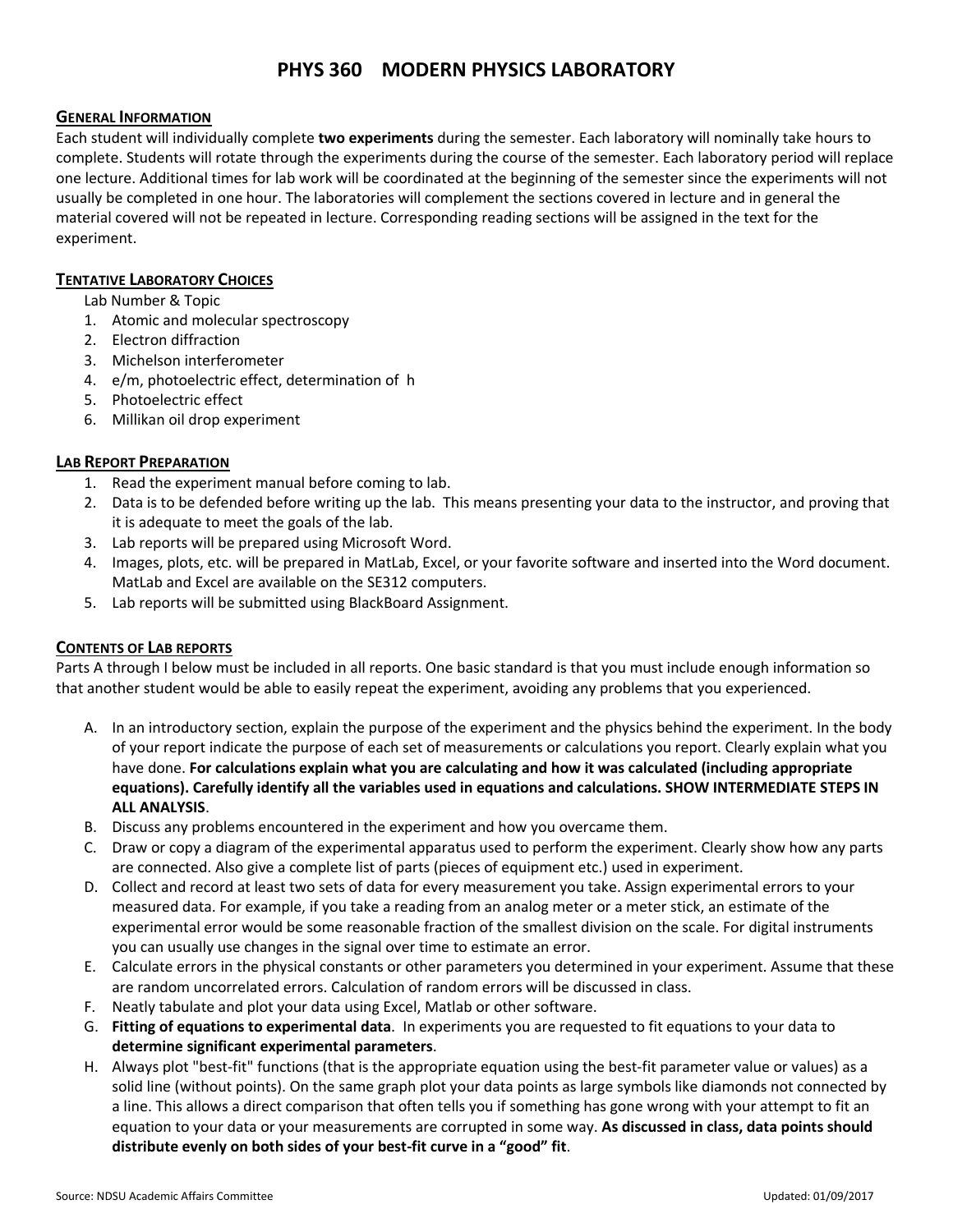I. Finally summarize your experiment. The results found and the conclusions reached should be discussed. For example, if you have determined a physical constant, one part of your summary should be to compare your value with the accepted value for this constant. A discussion of the difference in these quantities in terms of your calculated error in the constant should also be given. Discuss other problems which may produce errors.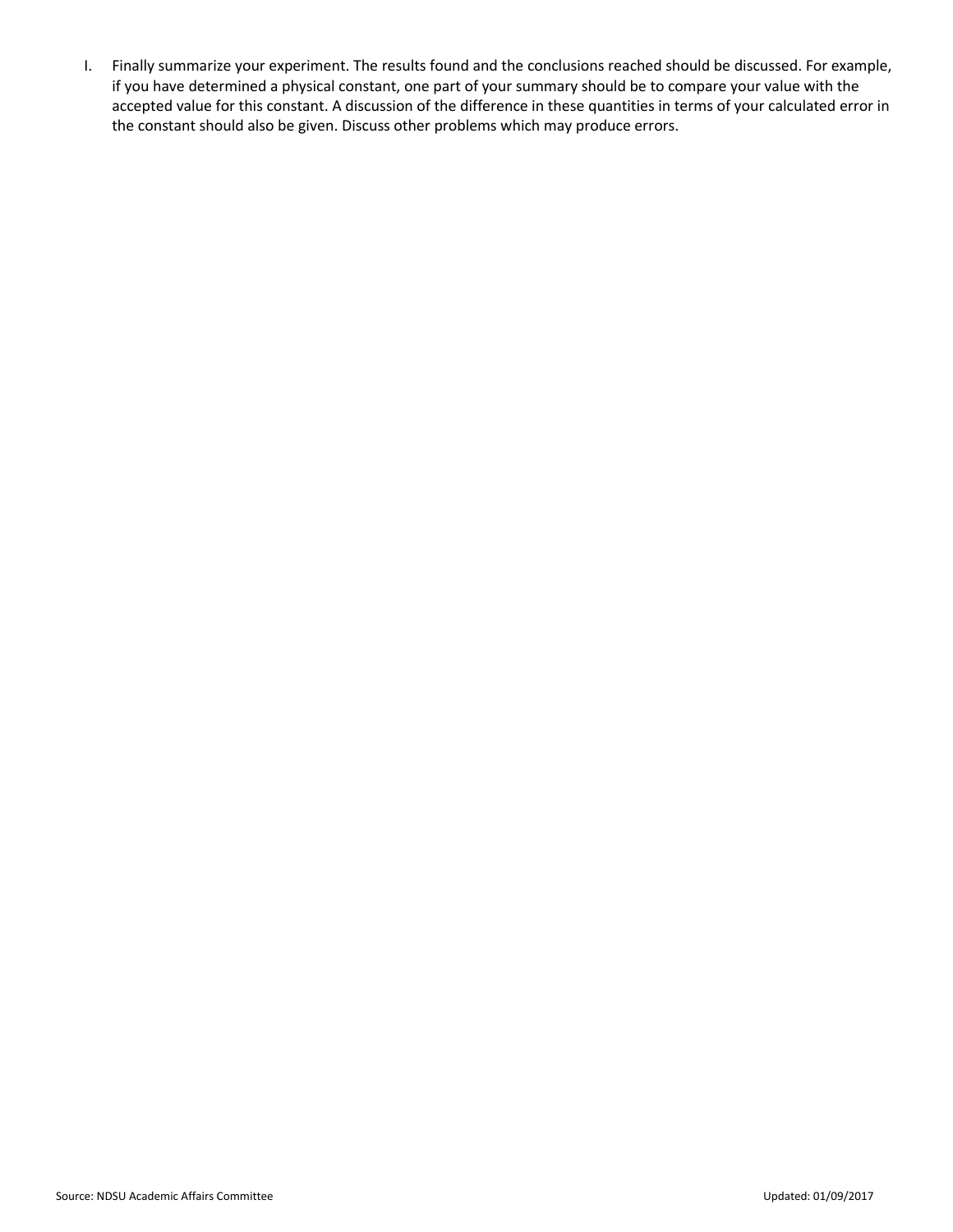# **COVID-19 RELATED INFORMATION**

#### **HEALTH AND SAFETY EXPECTATIONS**

NDSU web resource for information on COVID-19: https://www.ndsu.edu/admission/fall\_2020\_prelim\_plan

NDSU guidance on face coverings, physical distancing, and sanitation

- NDSU requires students to wear face coverings in classrooms. Wearing face coverings helps reduce the risk to others in case you are infected but do not have symptoms.
- **You must properly wear a face covering (covering both the mouth and nose) for the entirety of the class.**
- **If you fail to properly wear a face covering, you will not be admitted to the classroom. However, you may choose to participate in the class remotely**. The following will be used as needed: referral to Dean of Students Office or administrative removal from class. Students who cannot wear a face covering due to a medical condition or disability may seek accommodation through Disability Services (701-231-8463; [https://www.ndsu.edu/disabilityservices/\)](https://www.ndsu.edu/disabilityservices/).
- Disinfecting supplies are provided for you to disinfect your learning space. You may also use your own disinfecting supplies.
- Students should observe social distancing guidelines whenever possible. Students should avoid congregating around instructional space entrances before or after class. Students should exit the instructional space immediately after the end of class to ensure social distancing and allow for the persons attending the next scheduled class to enter the classroom.
- In accordance with NDSU Policy 601, failure to comply with instructions, including this syllabus, may be handled according to the Code of Student Conduct resolution process and may result in disciplinary sanction.
- No food and drink are allowed in the class.

# **ATTENDANCE EXPECTATIONS**

According t[o NDSU Policy 333 \(www.ndsu.edu/fileadmin/policy/333.pdf\),](http://www.ndsu.edu/fileadmin/policy/333.pdf) attendance in classes is expected. Veterans and student service members with special circumstances or who are activated are encouraged to notify the instructor as soon as possible and are encouraged to provide Activation Orders.

- Students are expected to attend every class and remain in class for the duration of the session when it is safe to do so in accordance with NDSU guidance regarding COVID19.
- In this course students should participate in the course mostly face-to-face. When needed, students are also able to participate virtually in synchronous or asynchronous discussions and activities and submit assignments virtually.
- While the late participation policy for this course is outlined below, please note that I will be flexible regarding deadlines for students who are experiencing illness or other challenges related to COVID-19. Please contact me as early as possible if you think you may not be able to complete an assignment or participate in the course due to illness.
- This semester due to COVID-19, I do not have an attendance policy as I normally would. Do not come to class if you are sick. You can view the lectures remotely and ask any questions you have on Backboard Ultra (or Zoom).

# **STEPS TO TAKE REGARDING STUDENT ILLNESS**

- If you are unable to attend class at the regularly scheduled time due to illness, contact the instructor for alternate arrangements, including recordings of class sessions and assignments as well as accommodations and extensions as needed.
- Do not come to class if you are sick. Please protect your health and the health of others by staying home and participate in class remotely. For information on COVID-19, symptoms, testing, and steps to stay healthy see https://www.ndsu.edu/studenthealthservice/covid\_19/.
- Do not come to class if you have been exposed to individuals who tested positive for COVID-19 and/or you have been notified to self-quarantine due to exposure.
- If you are absent from class as a result of a COVID-19 diagnosis or quarantine, the decision for approval of all absences and missed work is determined by the course instructor. As instructor, I will do the following to help you make progress in the course:
	- o You will be able to participate in class remotely.
	- o You will be able to submit assignments and take exams remotely.